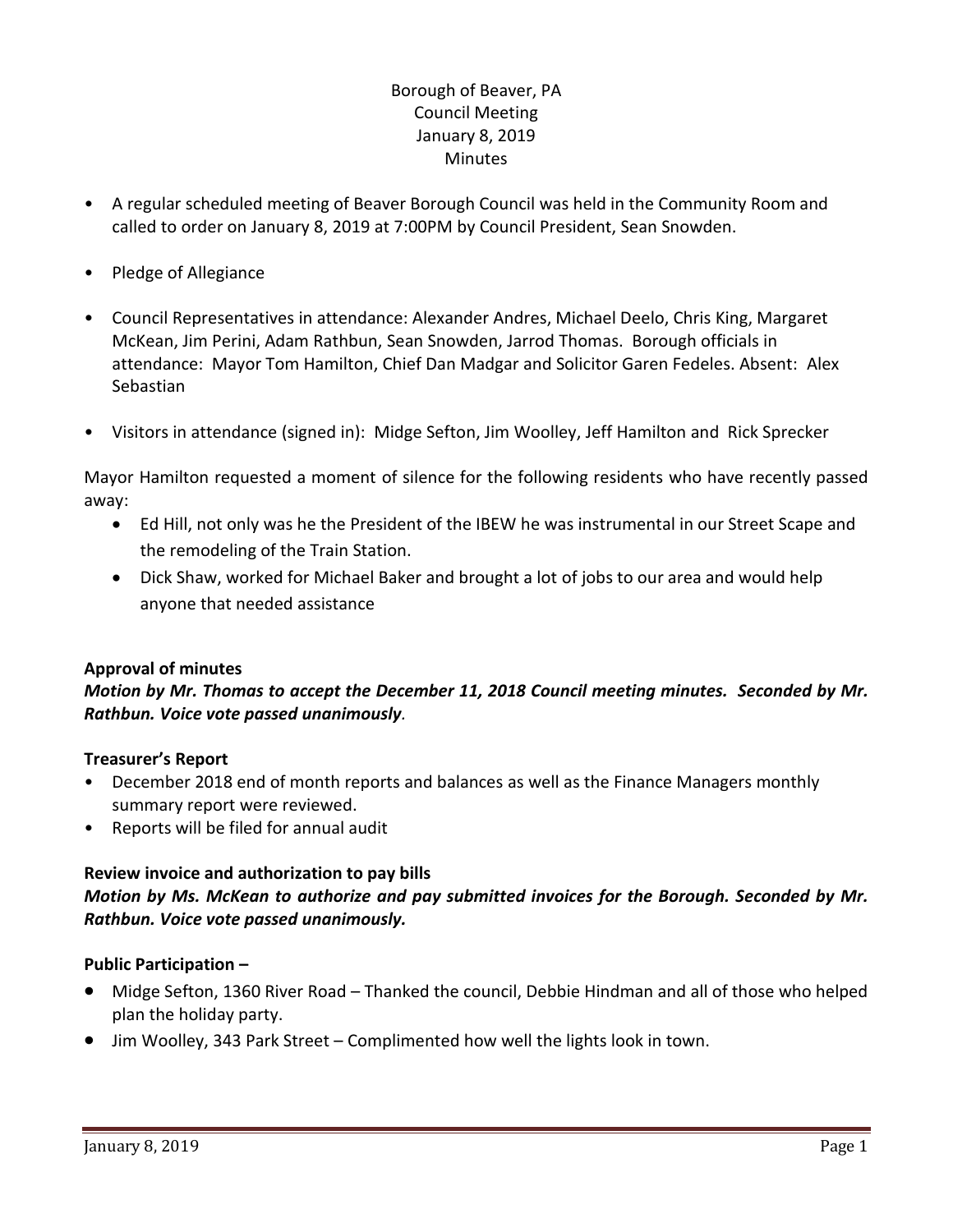# **Reports – Commissions / Authorities**

## **Council of Governments (COG) –** Reported by Mr. Andres

• The Ohio Trails Commission is looking for representatives to help with the Ohio River Trails. Ms. McKean shared that she would be interested in representing Beaver Borough.

## **Civil Service Commission –** Reported by Ms. Sefton

- December 31, 2018 Year-end report enclosed in council packet.
- Introduced Attorney Hummel as the Civil Service Commissions Solicitor.

## **Zoning Hearing Board (ZHB) –** Reported by Mr. Sprecker

• Zoning Hearing Board met on December 3, 2018 at 7:00PM for a variance request regarding a rear addition onto the building located at 342 Dravo Avenue in the SC zoning district. The Zoning Hearing Board approved the request.

## **Planning Commission –** No report

## **Tree Commission –** No report

## **Code Enforcement Officer Report –** Reported by Mr. Sprecker

- December 2018 report enclosed in council packet.
- Mr. Thomas asked what kind of feedback the borough has received regarding rental registration.
	- Chief Madgar and Ms. Hindman stated approximately 30 units have been registered. Nothing negative has been received.
- Mr. Sprecker has received multiple calls regarding the Shade Tree Commission not following up to requests in a timely manner.
	- Chief Madgar stated that he would follow up with the Shade Tree Commission.

## **Historic Architectural Review Board (HARB) –** No report

## **Municipal Authority –** Reported by Mr. Deelo

• A follow-up meeting was held with the Fire Department regarding water supply. The Municipal Authority is assured there is adequate water supply to fight a major fire. This will be an ongoing topic for the Municipal Authority and they will continue to report on it.

## **Quay Park Committee –** Reported by Mr. Thomas

- Formal title is Friends of Beaver Parks Charitable Foundation
- Seeking \$800,000 (\$600,000 from donations and \$200,000 from match money)
- Bob Rice is assisting in preparing the grant
- Will continue to keep council informed

## **Council Committee Reports**

**Public Safety/Code Enforcement –** No report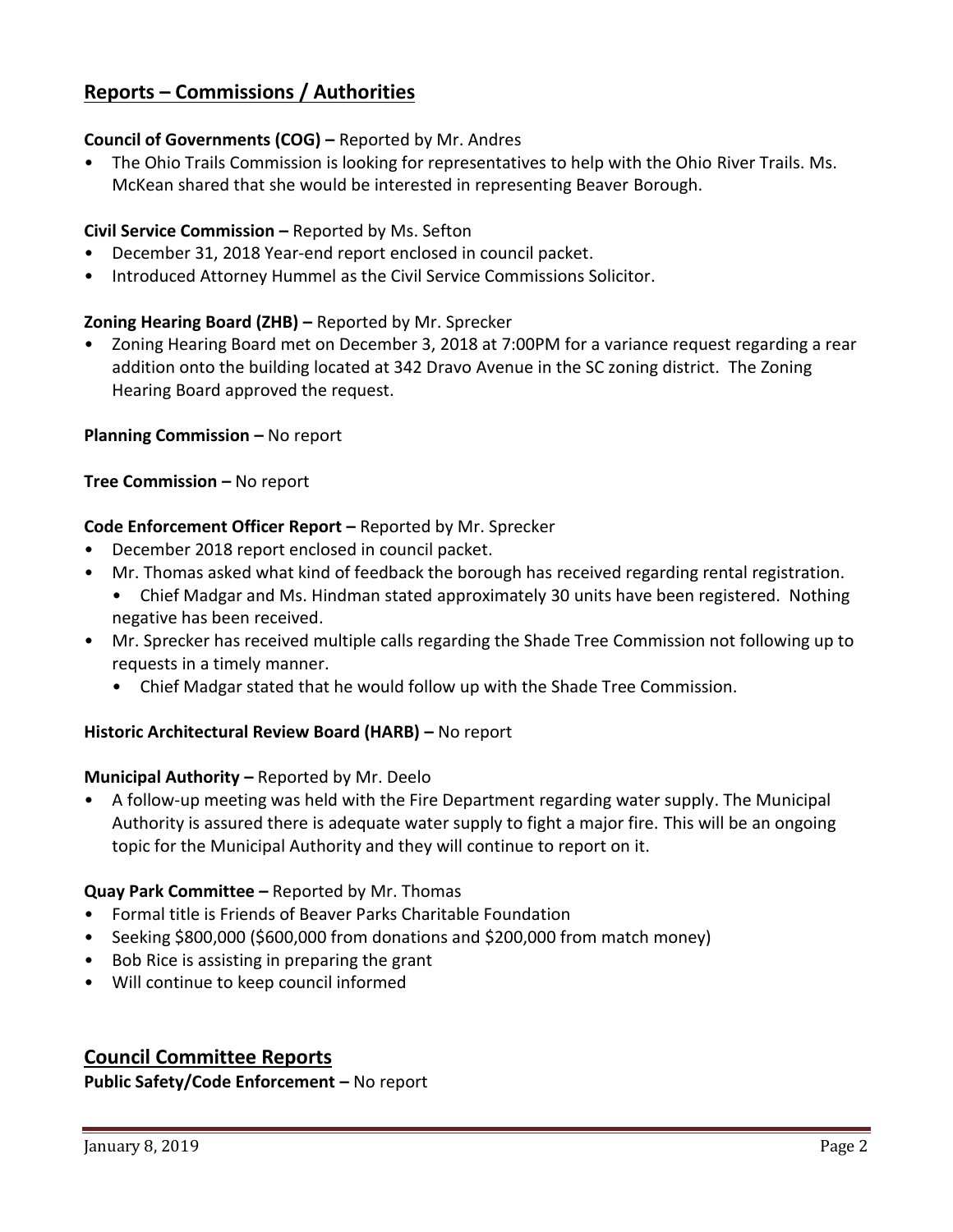## **Finance** –

- Mr. Madgar
	- o Complimented Mr. Kennedy regarding his vigilance towards the budget.
	- $\circ$  \$150,000 over in the 2018 budget
		- **Down three full-time police officers; purchased building on Georgetown Lane;** purchased camera system; purchased HVAC for the Borough Building; purchased new roof for the Fire Department
		- Shell detail making steady income. Moved into the Capital Expenditure for police vehicles

## **Highway –** Reported by Mr. Thomas

- Met with Rick Sprecker, Dan Martone to evaluate the southern side sidewalks on Second Street to determine those that are below compliance.
	- o A public meeting will be scheduled sometime mid to late February.
	- o Borough will not supply the contractor
	- o Depending on Columbia Gas completion date, paving may not be completed on Second Street until June or July.

## **General Government** – Reported by Mr. Andres

Requests 15 minutes to a half hour at the Work Session to discuss ideas for the 5 Year Plan

#### **Recreation –** No report

- Mr. Snowden Monument in Clark Park is roped off
	- $\circ$  Mr. Madgar Mr. Martone is to be looking into refurbishing the monument

# **Reports**

## **Manager's/Police Report –** Reported by Chief Madgar

- Reviewed the December 2018 Managers report enclosed in council packet.
- Cameras are 90% installed.
- County received approximately \$400,000 from the Federal Government to fight the drug crisis.
- Highway Department still short one full time employee.

## **President's Report –** Reported by Sean Snowden

- There will be an Executive Session following the meeting to discuss Litigation and Contract Negotiations. There is a possibility of a motion after the Executive Session.
- Thanked Mr. Andres for covering past meetings for him.
- Thanked the council for their work during 2018 and Borough employees and Police Department for keeping the town clean and safe.

#### **Mayor Hamilton –**

 Electronic speed limit sign is working again by East End Avenue. May need to look into an additional sign since they work so well in alerting drivers to slow down.